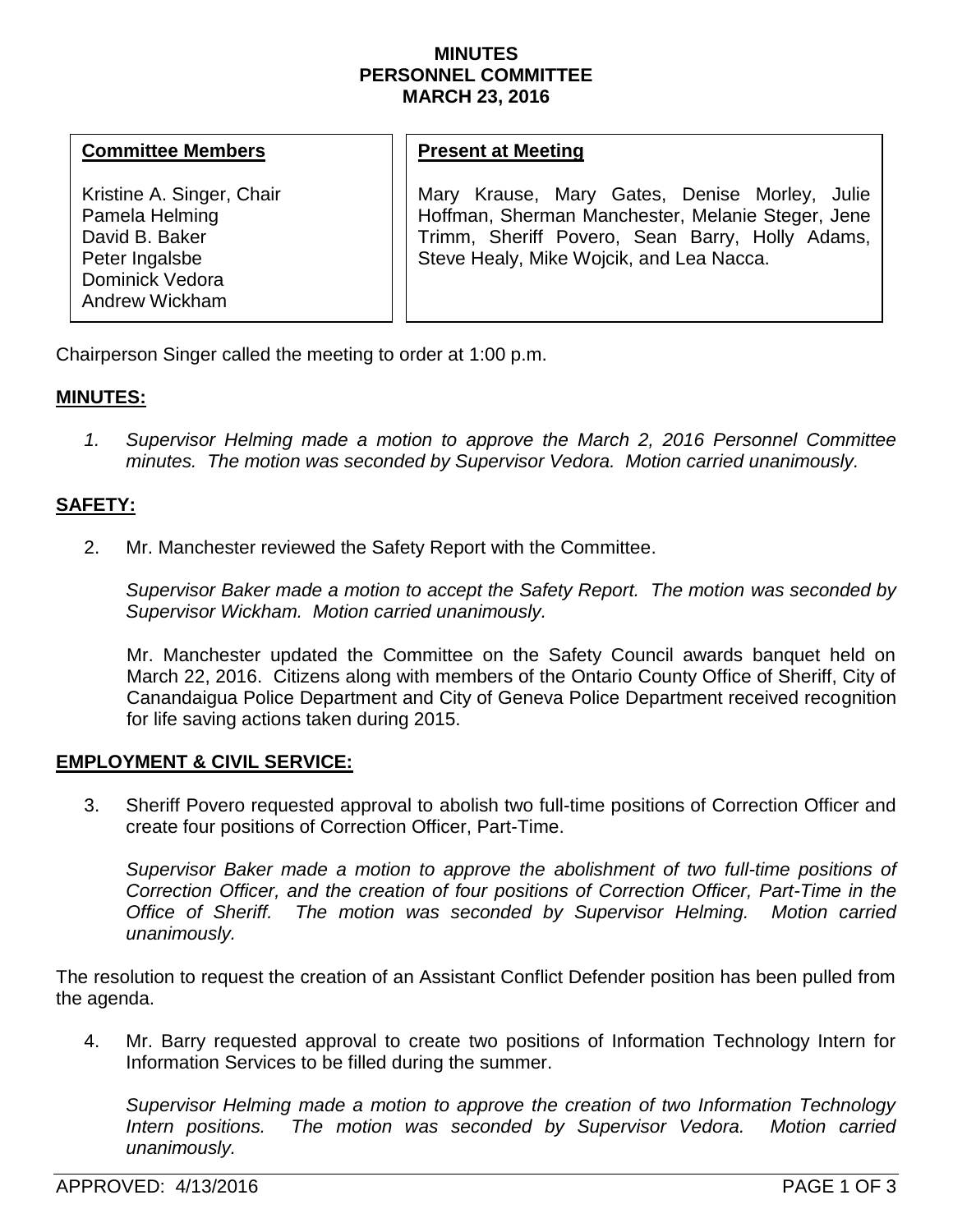#### **MINUTES PERSONNEL COMMITTEE MARCH 23, 2016**

# **EMPLOYMENT & CIVIL SERVICE (CONTINUED):**

5. Ms. Adams requested approval to create a position of Office Specialist II (Temporary) in the County Attorney's Office. This position will allow for clerical support during the recruitment of the vacant Confidential Secretary to the County Attorney position.

*Supervisor Wickham made a motion to approve the creation of an Office Specialist II (Temporary) position in the County Attorney's Office. The motion was seconded by Supervisor Ingalsbe. Motion carried unanimously.*

6. Ms. Hoffman discussed the 2017 proposed salaries for Management Compensation Plan Salaried Exempt and Non-Exempt employees, Rates of Pay for Part-Time Hourly/Daily Personnel and the County Historian. Three separate resolutions were presented for approval.

*Supervisor Vedora made a motion to approve the 2017 proposed salaries for Management Compensation Plan, Part-Time Hourly/Daily Personnel and for the County Historian as a block. The motion was seconded by Supervisor Helming. Motion carried.* 

## **OTHER:**

7. Ms. Hoffman requested approval for a contract with Lifetime Benefit Solutions, Inc. to provide retiree medical insurance premium billing services for 2016 and 2017.

Ms. Hoffman requested approval for a contract with Envestnet Retirement Solutions, LLC to provide fiduciary assure services to the Deferred Compensation Committee to assist with their fiduciary responsibilities.

*Supervisor Ingalsbe made a motion to approve the contracts with Lifetime Benefit Solutions, Inc and Envestnet Retirement Solutions, LLC as a block. The motion was seconded by Supervisor Wickham. Motion carried unanimously.*

## **INFORMATION ITEMS:**

- 8. Ms. Krause updated the Committee on the following items:
	- A publication of *More Than 100 Ways Ontario County Serves its Residents is being compiled.* The publication will document the efforts of the departments.
	- The first week in May has been announced as Public Service Recognition Week. Several events will be held such as a New Employee Focus Group, CSEA Focus Group, and Confidential Secretary Focus Group.
- 9. Ms. Morley updated the Committee that the deadlines for Deputy County Administrator and Director of Youth Bureau have passed and approximately 15 candidates applied for each of the positions. The search committees have met to review the applications. Interviews will be held in the beginning of April for each position.